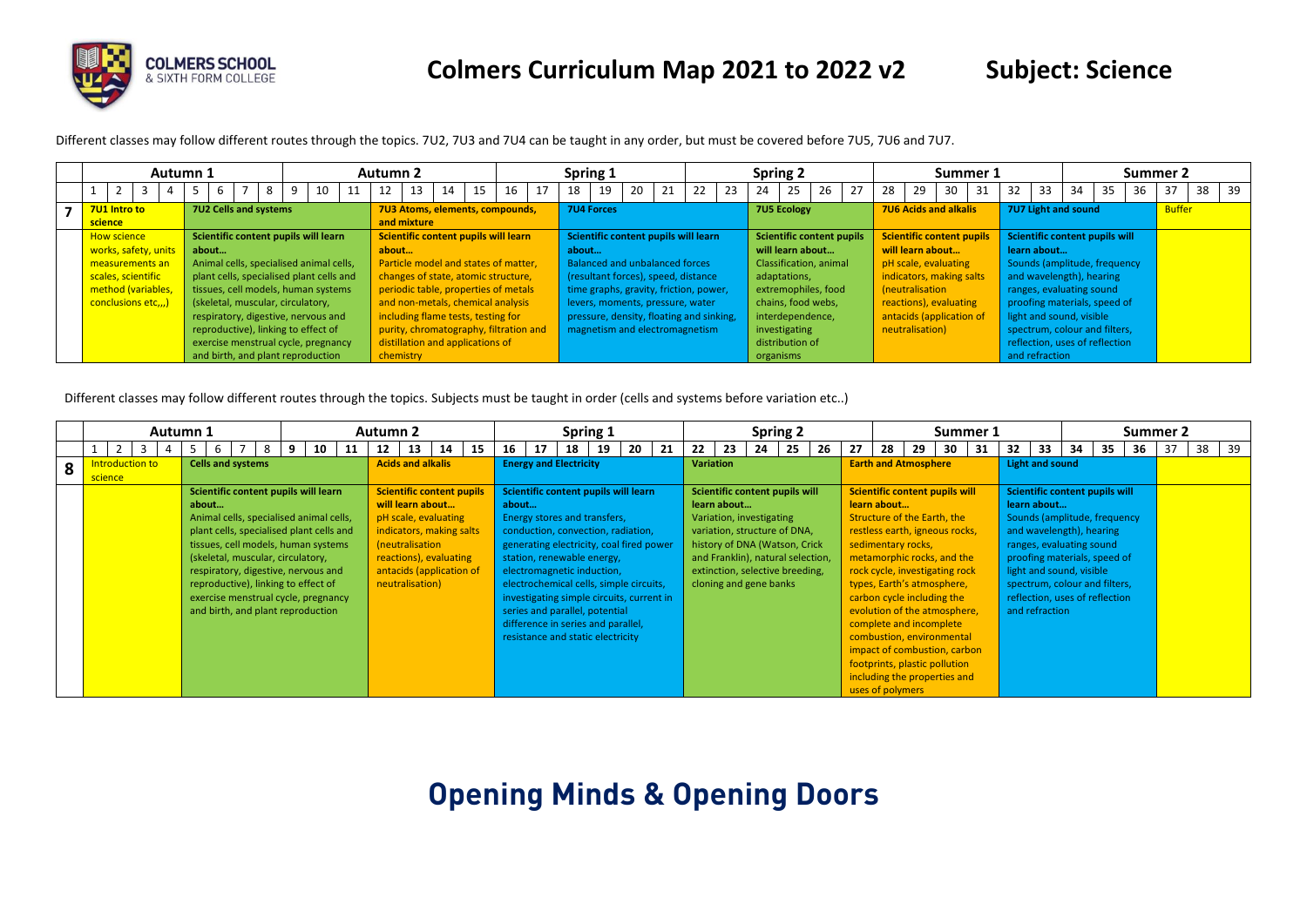

Year 9 is a transition year between the Key Stage 3 curriculum and the start of the GCSE course. Different classes may follow different routes through the topics. 9B1, 9C1 and 9P1 can be taught in any order, but must be covered before 9B2, 9C2 and 9P2. Due to the interruption in learning (COVID) some content has been moved up from Year 8 and will be covered in Year 9.

|     | Autumn 1                                                                                                                                                                                                                                         |                                                                                                                                                                                                                                                                                                                 |    |    | <b>Autumn 2</b> |    |    |    |                                                                                                                                                                                    |    | Spring 1 |    |            |    |                                                                                                                                                                       |    | <b>Spring 2</b> |    |    |                                                                                                                                                                                                                                                                                    |    |     | Summer 1 |                        |    |                                                             | Summer 2                                                                                                                                                                                                                                                          |     |       |
|-----|--------------------------------------------------------------------------------------------------------------------------------------------------------------------------------------------------------------------------------------------------|-----------------------------------------------------------------------------------------------------------------------------------------------------------------------------------------------------------------------------------------------------------------------------------------------------------------|----|----|-----------------|----|----|----|------------------------------------------------------------------------------------------------------------------------------------------------------------------------------------|----|----------|----|------------|----|-----------------------------------------------------------------------------------------------------------------------------------------------------------------------|----|-----------------|----|----|------------------------------------------------------------------------------------------------------------------------------------------------------------------------------------------------------------------------------------------------------------------------------------|----|-----|----------|------------------------|----|-------------------------------------------------------------|-------------------------------------------------------------------------------------------------------------------------------------------------------------------------------------------------------------------------------------------------------------------|-----|-------|
|     | 5.<br>-6                                                                                                                                                                                                                                         |                                                                                                                                                                                                                                                                                                                 | 10 | 11 | 12              | 14 | 15 | 16 |                                                                                                                                                                                    | 18 | 19       | 20 | 21         | 22 | 23                                                                                                                                                                    | 24 | 25              | 26 | 27 | 28                                                                                                                                                                                                                                                                                 | 29 | -30 |          | 33                     | 34 | 35                                                          | 36                                                                                                                                                                                                                                                                | -37 | 38 39 |
| 9/1 | <b>Moved up from Year 8:</b><br>Selective breeding,<br>cloning and genetic<br>engineering.<br><b>9B1:</b> Cells (division,<br>specialised, stem),<br>organs, pathogens<br>(viruses, bacteria, fungi,<br>malaria), human<br>defence, antibiotics, | <b>Moved up from Year 8:</b><br><b>Electrochemical cells</b><br>(batteries) / smart materials<br>(nanoscience / smart alloys.<br>9C1: Atom (history, structure,<br>isotopes), electron<br>configuration, noble gases,<br>halogens, alkali metals,<br>transition metals, separation<br>techniques, acids, bases. |    |    |                 |    |    |    | <b>9P1:</b> Energy stores, transfers<br>(conduction, convection) kinetic<br>energy, work and power, density,<br>sources of energy, reducing heat<br>loss from the home, efficiency |    |          |    | metabolism |    | 9B2: Photosynthesis including<br>limiting factors, respiration<br>(aerobic anaerobic), effect of<br>exercise, circulation, blood<br>vessels and blood, heart disease, |    |                 |    |    | <b>Moved up from Year 8:</b><br>Thermochromic materials /<br>photochromic materials.<br><b>9C2:</b> Endo exo thermic reactions.<br>oxidation and reduction,<br>neutralisation, formula mass,<br>atmosphere (composition, global<br>warming, diming, human<br>activity), combustion |    |     |          | electrical resistance. |    | induction) / circuits basics /<br>particle motion, current, | <b>Moved up from Year 8: Invention</b><br>of electricity (electromagnetic<br>circuit components / current in<br>series and parallel / potential<br>difference in series and parallel /<br><b>9P2:</b> Change of state, specific<br>heat capacity and latent heat, |     |       |
|     | vaccinations, developing<br>drugs, enzymes theory<br>(function).                                                                                                                                                                                 |                                                                                                                                                                                                                                                                                                                 |    |    |                 |    |    |    |                                                                                                                                                                                    |    |          |    |            |    |                                                                                                                                                                       |    |                 |    |    |                                                                                                                                                                                                                                                                                    |    |     |          | domestic electricity   |    | application of electricity and                              | potential difference, resistance,                                                                                                                                                                                                                                 |     |       |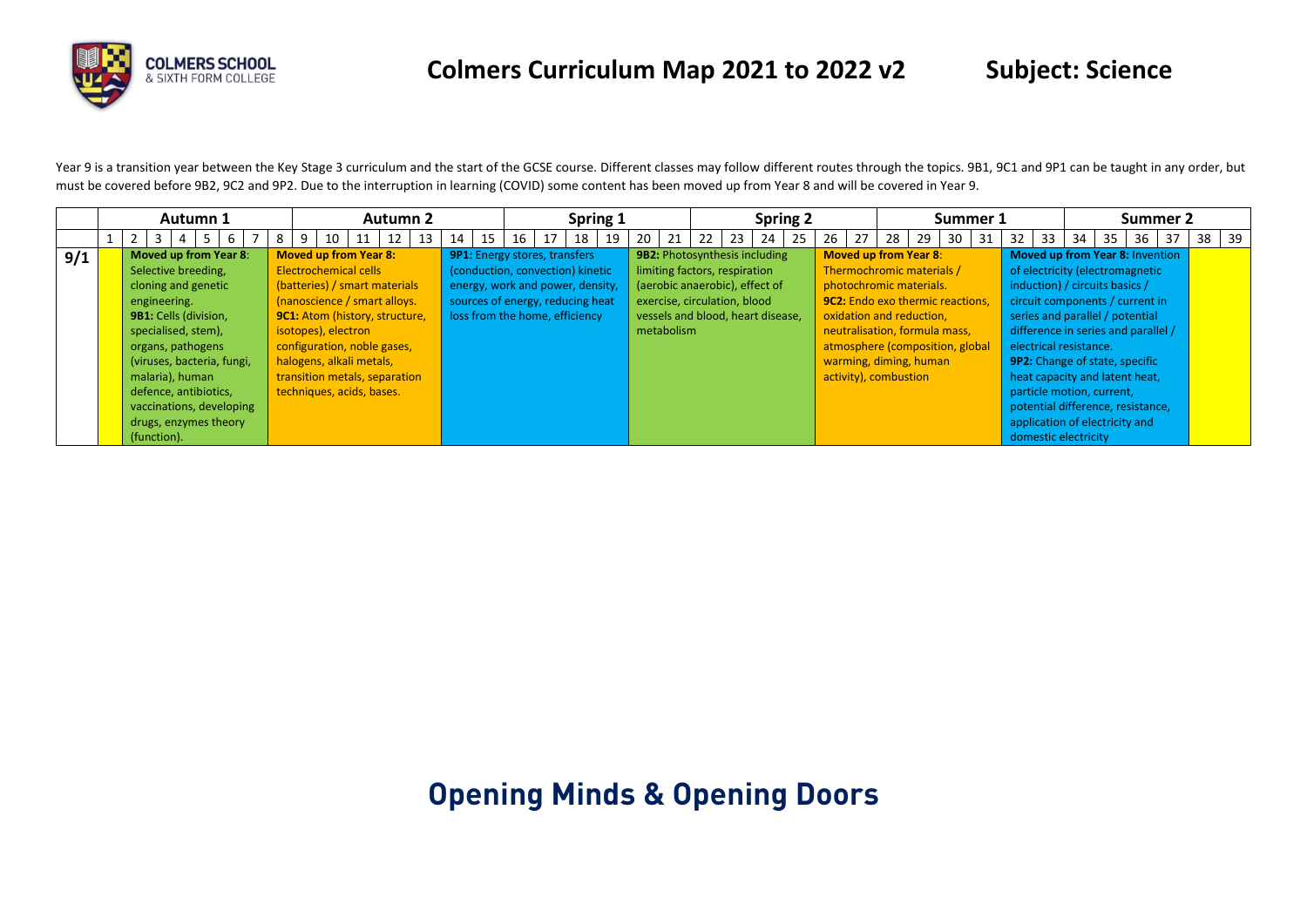

|            |   |                                                                                                                                                                                     | Autumn 1 |   |   |   |    |                                                                                                                                                                                                                                                                                                | <b>Autumn 2</b> |                                                                                                                                                                                                                                                                                                                                                                                                                                                                                                                                                             |    |                  |    |                                                                                                                   | Spring 1                                                                                           |    |    |    |                                                                                                                                                                                                                                                       |    |    | <b>Spring 2</b> |                                                                                                                                                                                                                                                                                                                                                                                                                       |    |    | Summer 1 |    |    |    |                                                                                                                                                                                                                                                            | Summer 2 |    |    |    |
|------------|---|-------------------------------------------------------------------------------------------------------------------------------------------------------------------------------------|----------|---|---|---|----|------------------------------------------------------------------------------------------------------------------------------------------------------------------------------------------------------------------------------------------------------------------------------------------------|-----------------|-------------------------------------------------------------------------------------------------------------------------------------------------------------------------------------------------------------------------------------------------------------------------------------------------------------------------------------------------------------------------------------------------------------------------------------------------------------------------------------------------------------------------------------------------------------|----|------------------|----|-------------------------------------------------------------------------------------------------------------------|----------------------------------------------------------------------------------------------------|----|----|----|-------------------------------------------------------------------------------------------------------------------------------------------------------------------------------------------------------------------------------------------------------|----|----|-----------------|-----------------------------------------------------------------------------------------------------------------------------------------------------------------------------------------------------------------------------------------------------------------------------------------------------------------------------------------------------------------------------------------------------------------------|----|----|----------|----|----|----|------------------------------------------------------------------------------------------------------------------------------------------------------------------------------------------------------------------------------------------------------------|----------|----|----|----|
|            | 2 | 3                                                                                                                                                                                   |          | 6 | 8 | 9 | 10 | 11                                                                                                                                                                                                                                                                                             | 12              | 13                                                                                                                                                                                                                                                                                                                                                                                                                                                                                                                                                          | 14 | 15               | 16 | 17                                                                                                                | 18                                                                                                 | 19 | 20 | 21 | 22                                                                                                                                                                                                                                                    | 23 | 24 | -25             | 26<br>27                                                                                                                                                                                                                                                                                                                                                                                                              | 28 | 29 | 30       | 31 | 32 | 33 | 34<br>35                                                                                                                                                                                                                                                   | 36       | 37 | 38 | 39 |
| 10B        |   |                                                                                                                                                                                     |          |   |   |   |    | plant disease, plant response . Paper 1 assessment                                                                                                                                                                                                                                             |                 | Diffusion, osmosis, active transport, exchange surfaces, transpiration and translocation,<br>digestive system and enzymes, respiratory system, culturing microbes, monoclonal antibodies,                                                                                                                                                                                                                                                                                                                                                                   |    |                  |    |                                                                                                                   |                                                                                                    |    |    |    |                                                                                                                                                                                                                                                       |    |    |                 | Adaptations in plants and animals, competition, food chains and webs, predator-prey cycles, pyramids of<br>biomass, water cycle, carbon cycle, decay, decomposers, deforestation, global warming, biodiversity,<br>intensive farming methods, sustainable food production, biotic and abiotic factors, sampling techniques                                                                                            |    |    |          |    |    |    |                                                                                                                                                                                                                                                            |          |    |    |    |
| <b>10C</b> |   |                                                                                                                                                                                     |          |   |   |   |    |                                                                                                                                                                                                                                                                                                |                 | Conservation of mass, symbol equations, formula mass, uncertainty, the mole, reacting masses,<br>balancing equations, limiting factors, concentration, percentage yield, volume of gases,<br>oxidation and reduction, displacement reactions, oil-rig, neuralisation, soluble salts, acids,<br>alkalis, neutralisation, strong and weak acids, titrations, electrolysis, exo/endo thermic<br>reactions, temperature and rate, reaction profiles and energy levels, calculating energy of<br>reactions, making electricity from chemicals Paper 1 assessment |    |                  |    |                                                                                                                   |                                                                                                    |    |    |    |                                                                                                                                                                                                                                                       |    |    |                 | Collison theory, effects of temperature, volume, surface area, concentration and catalysts on rate of<br>reaction. Reversible reactions, Le Chanteller's principle and pressure, fractional distillation, alkanes,<br>cracking hydrocarbons, alkenes, properties of hydrocarbons, fermentation, alcohols and carboxylic acids,<br>addition polymerisation, condensation polymerisation, amino acids, proteins and DNA |    |    |          |    |    |    |                                                                                                                                                                                                                                                            |          |    |    |    |
| <b>10P</b> |   |                                                                                                                                                                                     |          |   |   |   |    |                                                                                                                                                                                                                                                                                                |                 | 10P1: Models or the atoms and atomic structure, radioactive decay, half-life, contamination<br>and irradiation, back ground radiation, fission and fusion. Paper 1 assessment. Scale and vector<br>quantities, speed and acceleration, graphing motion, resultant forces                                                                                                                                                                                                                                                                                    |    |                  |    |                                                                                                                   |                                                                                                    |    |    |    |                                                                                                                                                                                                                                                       |    |    |                 | 10P2: Forces and acceleration, gravity, terminal velocity, stopping distance, momentum, extension and<br>compression of a spring, moments and gears, atmospheric and fluid pressure. Assessment of Forces unit 5.<br>Types of wave and characteristics, speed of sound, reflection and refraction                                                                                                                     |    |    |          |    |    |    |                                                                                                                                                                                                                                                            |          |    |    |    |
| 10         |   | Diffusion, osmosis,<br>active transport,<br>exchange surfaces,<br>transpiration and<br>translocation, digestive<br>system and enzymes,<br>respiratory system,<br>Paper 1 assessment |          |   |   |   |    | 10C1: Covalent bonding<br>(structure and properties),<br>allotropes of carbon, ionic<br>bonding (structure and<br>properties), metallic bonding,<br>redox reaction, electrolysis,<br>energy of reactions,<br>uncertainty, the mole, limiting<br>factors concentration,<br>conservation of mass |                 |                                                                                                                                                                                                                                                                                                                                                                                                                                                                                                                                                             |    | resultant forces |    | atomic structure, radioactive<br>and irradiation Paper 1<br>assessment. Scale and vector<br>quantities, speed and | 10P1: Models or the atoms and<br>decay, half-life, contamination<br>acceleration, graphing motion, |    |    |    | Adaptations in plants and<br>animals, competition, food<br>chains and webs, predator-prey<br>cycles, water cycle, carbon cycle,<br>decomposers, deforestation,<br>global warming, biodiversity,<br>biotic and abiotic factors,<br>sampling techniques |    |    |                 | 10C2: Collision theory, effect of<br>concentration, temperature,<br>surface area and catalysts,<br>reversible reactions, purity,<br>formulations, chromatography,<br>gas tests, flame tests, fractional<br>distillation, alkanes, cracking<br>alkanes, alkene, properties of<br>hydrocarbons, resources, water<br>treatment, corrosion vs rusting,<br>metals and alloys, environmental<br>impact of raw materials     |    |    |          |    |    |    | 10P2: Forces and acceleration,<br>gravity, terminal velocity,<br>stopping distance, momentum,<br>extension and compression of a<br>spring. Assessment of Forces unit<br>Types of wave and<br>characteristics, speed of sound,<br>reflection and refraction |          |    |    |    |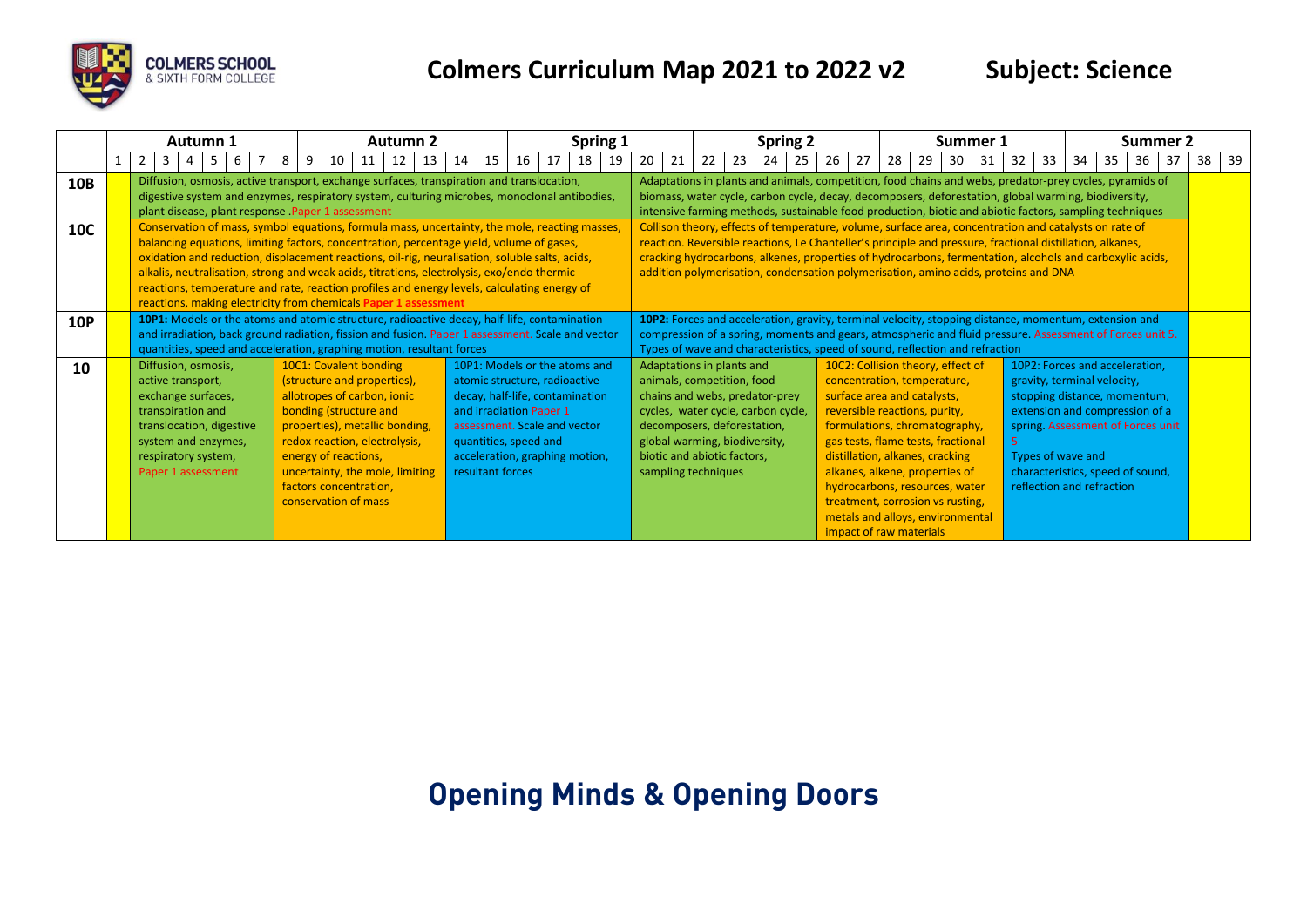

|            |   |                | Autumn 1                                                                   |                                                                                                                                                                   |            |                                                     | <b>Autumn 2</b>                                                                                                                                                                     |                                                                                                                                                                                                                                                                                                                                                                                                                                                                                                                                                              |                      |                                                                                                                                                                                                                                                                                                                                                                                                                                       | Spring 1 |    |    |          |    |    | <b>Spring 2</b>                |    |    |    |    | Summer 1 |    |    |    |                   | Summer 2 |    |    |    |
|------------|---|----------------|----------------------------------------------------------------------------|-------------------------------------------------------------------------------------------------------------------------------------------------------------------|------------|-----------------------------------------------------|-------------------------------------------------------------------------------------------------------------------------------------------------------------------------------------|--------------------------------------------------------------------------------------------------------------------------------------------------------------------------------------------------------------------------------------------------------------------------------------------------------------------------------------------------------------------------------------------------------------------------------------------------------------------------------------------------------------------------------------------------------------|----------------------|---------------------------------------------------------------------------------------------------------------------------------------------------------------------------------------------------------------------------------------------------------------------------------------------------------------------------------------------------------------------------------------------------------------------------------------|----------|----|----|----------|----|----|--------------------------------|----|----|----|----|----------|----|----|----|-------------------|----------|----|----|----|
|            | 2 | $\overline{3}$ | $\overline{4}$                                                             | -5<br>6                                                                                                                                                           | 8<br>9     | 10                                                  | 12<br>11                                                                                                                                                                            | 13<br>14                                                                                                                                                                                                                                                                                                                                                                                                                                                                                                                                                     | 15                   | 17<br>16                                                                                                                                                                                                                                                                                                                                                                                                                              | 18       | 19 | 20 | 22<br>21 | 23 | 24 | 25                             | 26 | 27 | 28 | 29 | 30       | 31 | 32 | 33 | 34<br>35          | 36       | 37 | 38 | 39 |
| <b>11B</b> |   | assessment     |                                                                            |                                                                                                                                                                   |            |                                                     |                                                                                                                                                                                     | Contraception, IVF, negative feedback, kidney, blood glucose, DNA, protein synthesis, meiosis,<br>variation, sexual and asexual reproduction, inheritance, disorders, genetic engineering,<br>selective breeding, cloning, speciation, evolution, classification, fossils, extinction Paper 2                                                                                                                                                                                                                                                                |                      |                                                                                                                                                                                                                                                                                                                                                                                                                                       |          |    |    |          |    |    |                                |    |    |    |    |          |    |    |    |                   |          |    |    |    |
| <b>11C</b> |   |                |                                                                            |                                                                                                                                                                   |            |                                                     |                                                                                                                                                                                     | Purity, formulations, chromatography, gas and flame tests, cations and anions, instrumental<br>methods and chemical methods, composition of the atmosphere, carbon sinks, global warming,<br>impact of human activity, complete and incomplete combustion, using resources, water<br>treatment, bioleaching and phytomining, corrosion vs rusting, metals and alloys, environmental<br>impact of raw materials, polymers, Haber process, salt of the Earth Paper 2 assessment                                                                                |                      |                                                                                                                                                                                                                                                                                                                                                                                                                                       |          |    |    |          |    |    | <b>GCSE REVISION PROGRAMME</b> |    |    |    |    |          |    |    |    | <b>GCSE EXAMS</b> |          |    |    |    |
| <b>11P</b> |   |                |                                                                            | bang, life cycle of stars. Paper 2 assessment                                                                                                                     |            |                                                     |                                                                                                                                                                                     | Forces and motion: Speed, velocity, distance time graphs, velocity time graphs, resultant forces<br>and vector diagrams, newtons laws of motion, investigating acceleration, contact and non-<br>contact forces, gravity, terminal velocity, stopping distance, momentum, investigating the<br>extension of a spring, moments and gears, atmospheric and fluid pressure.<br>Magnetism and electromagnetism: magnets, magnetic fields, electromagnets, motors,<br>speakers, microphones, electromagnetic induction, transformers, solar system, redshift, big |                      |                                                                                                                                                                                                                                                                                                                                                                                                                                       |          |    |    |          |    |    |                                |    |    |    |    |          |    |    |    |                   |          |    |    |    |
| 11/1       |   | evolution:     | sexual and asexual<br>reproduction,<br>selective breeding,<br>2 assessment | Variation, genetics and<br>DNA, meiosis, variation,<br>inheritance, disorders,<br>genetic engineering,<br>evolution, classification,<br>fossils, extinction Paper | assessment | <b>Chemical reactions</b><br>chemistry, qualitative | Acids, alkalis, neutralisation,<br>making salts, equations,<br>reacting masses, organic<br>chemistry, quantitative<br>chemistry, ionic equations,<br>electrolysis equations Paper 2 | spring.                                                                                                                                                                                                                                                                                                                                                                                                                                                                                                                                                      | <b>Magnetism and</b> | <b>Forces and motion: Speed,</b><br>velocity, distance time graphs,<br>velocity time graphs, resultant<br>forces and vector diagrams,<br>newtons laws of motion,<br>investigating acceleration,<br>contact and non-contact forces,<br>gravity, terminal velocity,<br>stopping distance, momentum,<br>investigating the extension of a<br>electromagnetism: magnets,<br>magnetic fields, electromagnets,<br>motors. Paper 2 assessment |          |    |    |          |    |    | <b>GCSE REVISION PROGRAMME</b> |    |    |    |    |          |    |    |    | <b>GCSE EXAMS</b> |          |    |    |    |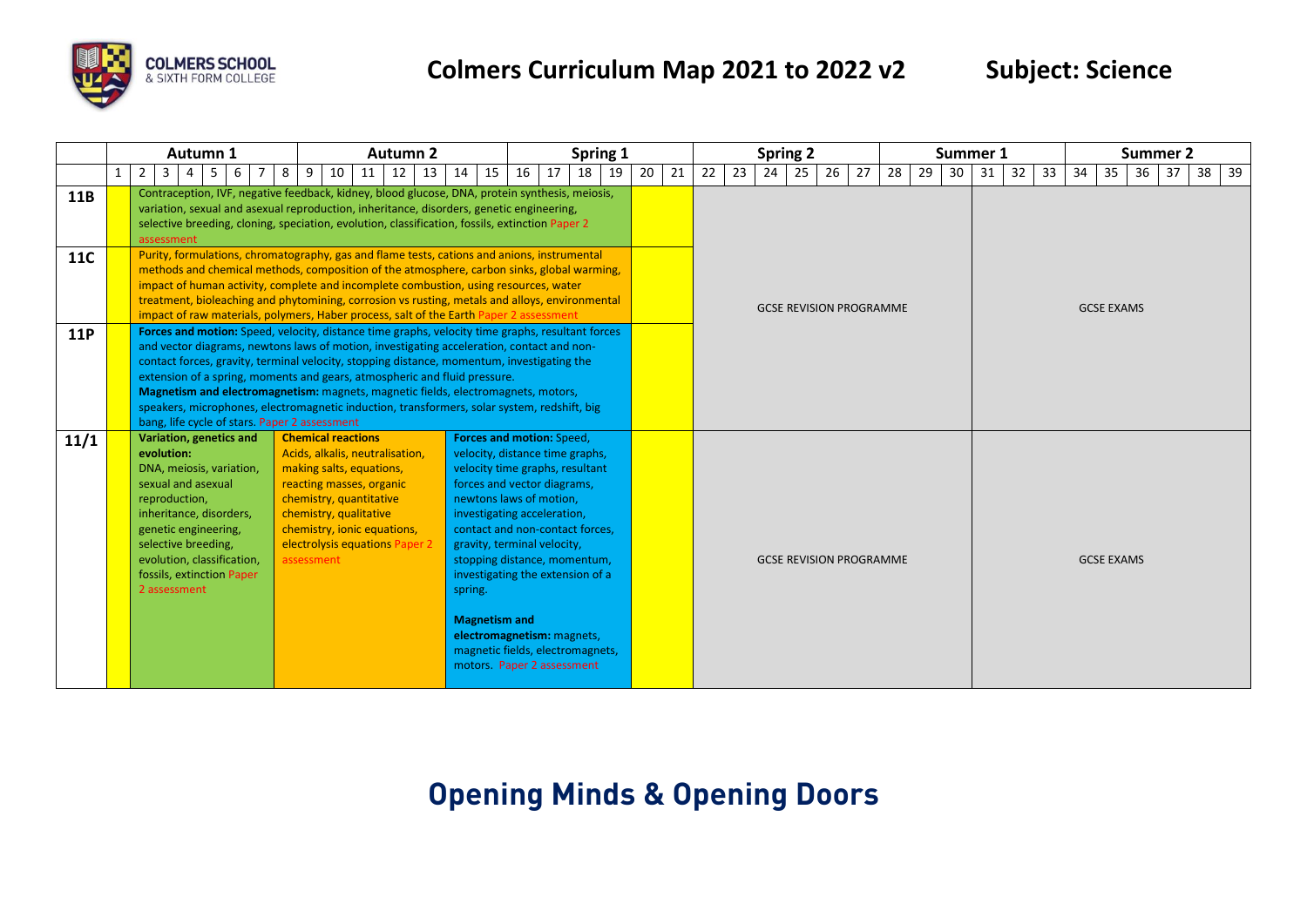

|            |                                                                                                                                                                                                                                                                                                                                                                                                                                                                      | Autumn 1<br><b>Autumn 2</b><br>14<br>15<br>8<br>9<br>10<br>13<br>16<br>11<br>12<br>3<br>6<br>Unit 1 Biological molecules: Carbohydrate, lipids, proteins, enzyme<br>action, factors affecting enzyme action, DNA and RNA, DNA replication,<br>water, ATP, inorganic ions<br>Unit 2 Cells and immunity: Eukaryotic cell, organelles, prokaryotic cells,<br>viruses, cell components, mitosis, membrane structure, diffusion,<br>osmosis, active transport |  |  |  |  |  |  |  |  |                                                           |  |                                                                                                                                                                                                                           |             |  |    |    | Spring 1                              |                                                                                                                                                                                                                                                                                                                                            |                                                                                                                                                                                                                                                                                             |                                                                                                                                                                                                                                        |    |    | <b>Spring 2</b> |    |    |    |    |    | Summer 1 |    |                                     |     |                                | Summer 2 |    |    |     |
|------------|----------------------------------------------------------------------------------------------------------------------------------------------------------------------------------------------------------------------------------------------------------------------------------------------------------------------------------------------------------------------------------------------------------------------------------------------------------------------|----------------------------------------------------------------------------------------------------------------------------------------------------------------------------------------------------------------------------------------------------------------------------------------------------------------------------------------------------------------------------------------------------------------------------------------------------------|--|--|--|--|--|--|--|--|-----------------------------------------------------------|--|---------------------------------------------------------------------------------------------------------------------------------------------------------------------------------------------------------------------------|-------------|--|----|----|---------------------------------------|--------------------------------------------------------------------------------------------------------------------------------------------------------------------------------------------------------------------------------------------------------------------------------------------------------------------------------------------|---------------------------------------------------------------------------------------------------------------------------------------------------------------------------------------------------------------------------------------------------------------------------------------------|----------------------------------------------------------------------------------------------------------------------------------------------------------------------------------------------------------------------------------------|----|----|-----------------|----|----|----|----|----|----------|----|-------------------------------------|-----|--------------------------------|----------|----|----|-----|
|            |                                                                                                                                                                                                                                                                                                                                                                                                                                                                      |                                                                                                                                                                                                                                                                                                                                                                                                                                                          |  |  |  |  |  |  |  |  |                                                           |  |                                                                                                                                                                                                                           |             |  | 17 | 18 | 19 I                                  | -20                                                                                                                                                                                                                                                                                                                                        | 21                                                                                                                                                                                                                                                                                          | 22                                                                                                                                                                                                                                     | 23 | 24 | 25              | 26 | 27 | 28 | 29 | 30 | 31       | 32 | 33                                  | -34 | 35                             | 36       | 37 | 38 | -39 |
| 12B        |                                                                                                                                                                                                                                                                                                                                                                                                                                                                      |                                                                                                                                                                                                                                                                                                                                                                                                                                                          |  |  |  |  |  |  |  |  |                                                           |  |                                                                                                                                                                                                                           |             |  |    |    |                                       |                                                                                                                                                                                                                                                                                                                                            | Unit 4 DNA and classification: DNA, genes, chromosomes, RNA, protein synthesis, nucleic acids, meiosis,<br>genetic variation, mutation, genetic diversity, natural selection, classification of organisms, selection, DNA<br>technology, classification, diversity, variation, biodiversity |                                                                                                                                                                                                                                        |    |    |                 |    |    |    |    |    |          |    |                                     |     |                                |          |    |    |     |
|            |                                                                                                                                                                                                                                                                                                                                                                                                                                                                      |                                                                                                                                                                                                                                                                                                                                                                                                                                                          |  |  |  |  |  |  |  |  |                                                           |  |                                                                                                                                                                                                                           |             |  |    |    | plants (xylem and phloem)             |                                                                                                                                                                                                                                                                                                                                            |                                                                                                                                                                                                                                                                                             | Unit 3 Exchange and transport: Surface area, gas exchange (humans and others), effects of lung disease,<br>digestion and absorption, haemoglobin, circulatory system, heart, cardiovascular disease, transport in                      |    |    |                 |    |    |    |    |    |          |    |                                     |     | Start of 13 work / buffer time |          |    |    |     |
| <b>12C</b> |                                                                                                                                                                                                                                                                                                                                                                                                                                                                      | Physical Chemistry: Atomic structure, amount of substances,<br>energetics, redox, Bonding and Kinetics (WJI)                                                                                                                                                                                                                                                                                                                                             |  |  |  |  |  |  |  |  |                                                           |  |                                                                                                                                                                                                                           |             |  |    |    |                                       |                                                                                                                                                                                                                                                                                                                                            |                                                                                                                                                                                                                                                                                             | <b>Inorganic Chemistry: Group 2, group 7 and periodicity</b>                                                                                                                                                                           |    |    |                 |    |    |    |    |    |          |    |                                     |     |                                |          |    |    |     |
|            | halogenalkanes                                                                                                                                                                                                                                                                                                                                                                                                                                                       |                                                                                                                                                                                                                                                                                                                                                                                                                                                          |  |  |  |  |  |  |  |  | Organic Chemistry: Introduction to organic chem, alkanes, |  |                                                                                                                                                                                                                           |             |  |    |    |                                       |                                                                                                                                                                                                                                                                                                                                            |                                                                                                                                                                                                                                                                                             | Organic Chemistry: Alkenes, alcohols and organic analysis                                                                                                                                                                              |    |    |                 |    |    |    |    |    |          |    |                                     |     |                                |          |    |    |     |
| <b>12P</b> |                                                                                                                                                                                                                                                                                                                                                                                                                                                                      |                                                                                                                                                                                                                                                                                                                                                                                                                                                          |  |  |  |  |  |  |  |  |                                                           |  | Unit 1 / 2 Particles: Atomic structure, stable and unstable nuclei,<br>antiparticles and photons, hadrons and leptons, strange particles and<br>conservation of properties, quarks and antiquarks, particle interactions, |             |  |    |    | charge in circuits, potential divider |                                                                                                                                                                                                                                                                                                                                            |                                                                                                                                                                                                                                                                                             | Unit 7 Electricity: Circuits, current, potential difference, resistance, IV characteristics, resistivity, determine<br>the resistivity of a wire, power and electrical energy, e.m.f. and internal resistance, conservation of energy, |    |    |                 |    |    |    |    |    |          |    |                                     |     |                                |          |    |    |     |
|            | photelectric effect, energy levels in atoms, wave-particle duality<br>Unit 6 Mechanics and materials: Scalar, vector, linear motion,<br>acceleration, motion graphs, free fall and terminal velocity, moments,<br>stability, centre of mass, Newton's laws, conservation of momentum,<br>momentum and safety, collisions and explosions, work, power, energy<br>conservation, efficiency, density, strain, stress, tension, stored elastic<br>energy, Youngs modulus |                                                                                                                                                                                                                                                                                                                                                                                                                                                          |  |  |  |  |  |  |  |  |                                                           |  |                                                                                                                                                                                                                           | attenuation |  |    |    |                                       | Unit 3 Waves: Progressive waves, transverse and longitudinal, wave speed, polarisation, superposition,<br>stationary waves, interference (single source and double), diffraction (diffraction gratings), refraction,<br>reflection, refractive index, resonance, critical angle, optical fibres, total internal reflection, dispersion and |                                                                                                                                                                                                                                                                                             |                                                                                                                                                                                                                                        |    |    |                 |    |    |    |    |    |          |    | Start of fields topic / buffer time |     |                                |          |    |    |     |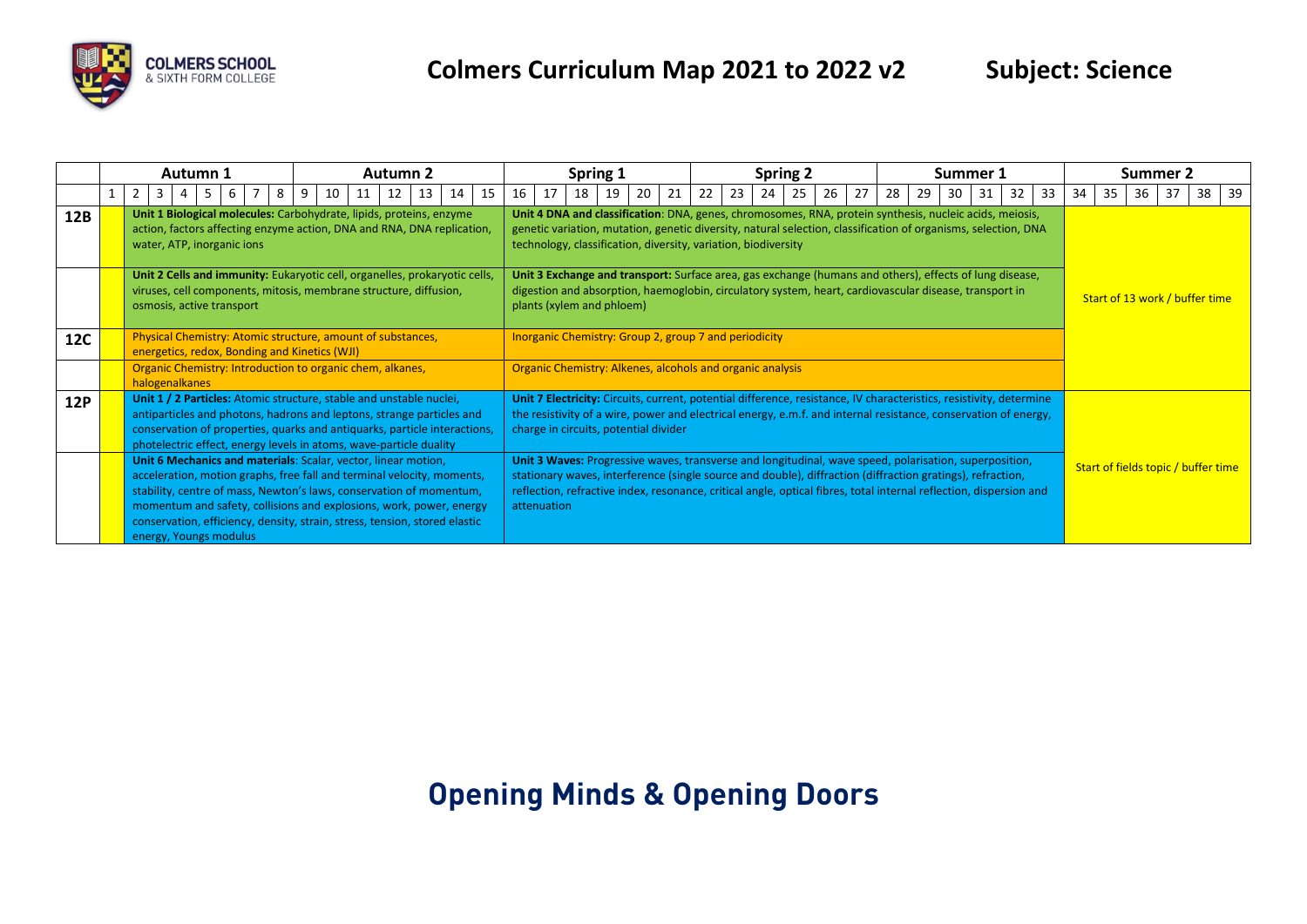

|     |              |                                                                              |                                                                                                                                                                                                                                                                                                                                                                  |  |  |  |  |  |  |  |  |  |  |  |    |    | <b>Autumn 2</b> |          |    |                    |                            |    |    |    | Spring 1                                                                                                                                                                                                                                                                                                                                                                                                                                                                       |    |    |    |    |    | <b>Spring 2</b> |    |    |                  |    |    |    | Summer 1 |    |    |    |               |    | <b>Summer 2</b> |  |  |  |
|-----|--------------|------------------------------------------------------------------------------|------------------------------------------------------------------------------------------------------------------------------------------------------------------------------------------------------------------------------------------------------------------------------------------------------------------------------------------------------------------|--|--|--|--|--|--|--|--|--|--|--|----|----|-----------------|----------|----|--------------------|----------------------------|----|----|----|--------------------------------------------------------------------------------------------------------------------------------------------------------------------------------------------------------------------------------------------------------------------------------------------------------------------------------------------------------------------------------------------------------------------------------------------------------------------------------|----|----|----|----|----|-----------------|----|----|------------------|----|----|----|----------|----|----|----|---------------|----|-----------------|--|--|--|
|     | $\mathbf{1}$ | Autumn 1<br>$2^{\circ}$<br>$\mathbf{3}$<br>8<br>6<br>9<br>10<br>11<br>5<br>4 |                                                                                                                                                                                                                                                                                                                                                                  |  |  |  |  |  |  |  |  |  |  |  | 12 | 13 | 14              | 15       | 16 | 17                 |                            | 18 | 19 | 20 | 21                                                                                                                                                                                                                                                                                                                                                                                                                                                                             | 22 | 23 | 24 | 25 | 26 | 27              | 28 | 29 | 30               | 31 | 32 | 33 | 34       | 35 | 36 | 37 | 38            | 39 |                 |  |  |  |
| 13B |              |                                                                              | Unit 5 photosynthesis and respiration:<br>photosynthesis, respiration, ATP, limiting<br>factors, aerobic respiration, energy transfer in<br>ecosystems, farming practices and production,<br>fertilisers and eutrophication                                                                                                                                      |  |  |  |  |  |  |  |  |  |  |  |    |    |                 |          |    |                    |                            |    |    |    | Unit 8 Gene expression: Mutation, cancer, stem cells,<br>transcription, translation, epigenetic control of gene<br>expression, phenotypes, genome projects, DNA<br>fragments, amplifying DNA, recombinant DNA technology,<br>gene probes, medical diagnosis, genetic finger printing                                                                                                                                                                                           |    |    |    |    |    |                 |    |    |                  |    |    |    |          |    |    |    |               |    |                 |  |  |  |
|     |              |                                                                              | Unit 7 genetics: Inheritance, linkage and<br>epistasis, chi-squared test, hardy-Weinberg<br>principle, variation and selection, speciation<br>and genetic drift, ecosystems, variation in<br>population size, investigating populations,<br>succession, conservation                                                                                             |  |  |  |  |  |  |  |  |  |  |  |    |    |                 |          |    |                    | control of water potential |    |    |    | Unit 6 stimuli and response: nervous communication,<br>response in plants and animals, receptors, control of<br>heart rate, neurones, synaptic transmission, muscle<br>contraction, homeostasis, control of blood sugar, kidneys,                                                                                                                                                                                                                                              |    |    |    |    |    |                 |    |    |                  |    |    |    |          |    |    |    |               |    |                 |  |  |  |
| 13C |              |                                                                              | Physical Chemistry: thermodynamics, acids<br>and bases, electrode potential and<br>electrochemical cells, rates equations (WJI)                                                                                                                                                                                                                                  |  |  |  |  |  |  |  |  |  |  |  |    |    |                 | system.  |    |                    |                            |    |    |    | Inorganic Chemistry: transition metals, reactions of ions in<br>aqueous solutions, properties of period 3 elements and<br>their oxides. Equilibrium constant Kp for homogeneous                                                                                                                                                                                                                                                                                                |    |    |    |    |    |                 |    |    |                  |    |    |    |          |    |    |    |               |    |                 |  |  |  |
|     |              |                                                                              | Organic Chemistry: optical isomerism,<br>aldehydes and ketones, carboxylic acids,                                                                                                                                                                                                                                                                                |  |  |  |  |  |  |  |  |  |  |  |    |    |                 |          |    | organic synthesis. |                            |    |    |    | Organic Chemistry: Aromatic Chemistry, amines,<br>polymers, amino acids, proteins and DNA, nuclear<br>magnetic resonance spectroscopy, chromatography and                                                                                                                                                                                                                                                                                                                      |    |    |    |    |    |                 |    |    | A Level Revision |    |    |    |          |    |    |    | A Level Exams |    |                 |  |  |  |
| 13P |              |                                                                              | Fields: Electric fields, electric potential.<br><b>Comparison of fields</b><br>Capacitance: Capacitors, energy stored,<br>dielectrics, charge and discharge,<br><b>Magnetic fields:</b> Magnetic flux density, force<br>on a wire, charged particles, electromagnetic<br>induction, flux linage, Faraday's and Lenz'z<br>laws, alternating current, transformers |  |  |  |  |  |  |  |  |  |  |  |    |    |                 |          |    | fission reactors   |                            |    |    |    | <b>Nuclear Physics: Rutherford's scattering experiment,</b><br>nuclear radius and density, properties of nuclear<br>radiation, background radiation and intensity, law of<br>decay, half-life and its applications, nuclear decay, mass<br>defect and binding energy, nuclear fission and fusion,<br><b>Optional unit:</b> Light (Newton vs Huygens),<br>electromagnetic waves, photelectric effect wave particle<br>duality, Michelson -Morley experiment, Special relativity |    |    |    |    |    |                 |    |    |                  |    |    |    |          |    |    |    |               |    |                 |  |  |  |
|     |              |                                                                              | Fields: Gravitational fields, gravitational field<br>strength, gravitational potential, orbits<br>Further mechanics: Circular motion, simple<br>harmonic motion, oscillations and pendulums,<br>forced and fee vibrations                                                                                                                                        |  |  |  |  |  |  |  |  |  |  |  |    |    |                 | theories |    |                    |                            |    |    |    | Thermal Physics: Energy transfer, gas laws, ideal gas<br>equation, kinetic theory of gas molecules, development of<br>Optional unit: Discovery of the electron, specific charge<br>on electron, Millikan's experiment, electron microscopes                                                                                                                                                                                                                                    |    |    |    |    |    |                 |    |    |                  |    |    |    |          |    |    |    |               |    |                 |  |  |  |